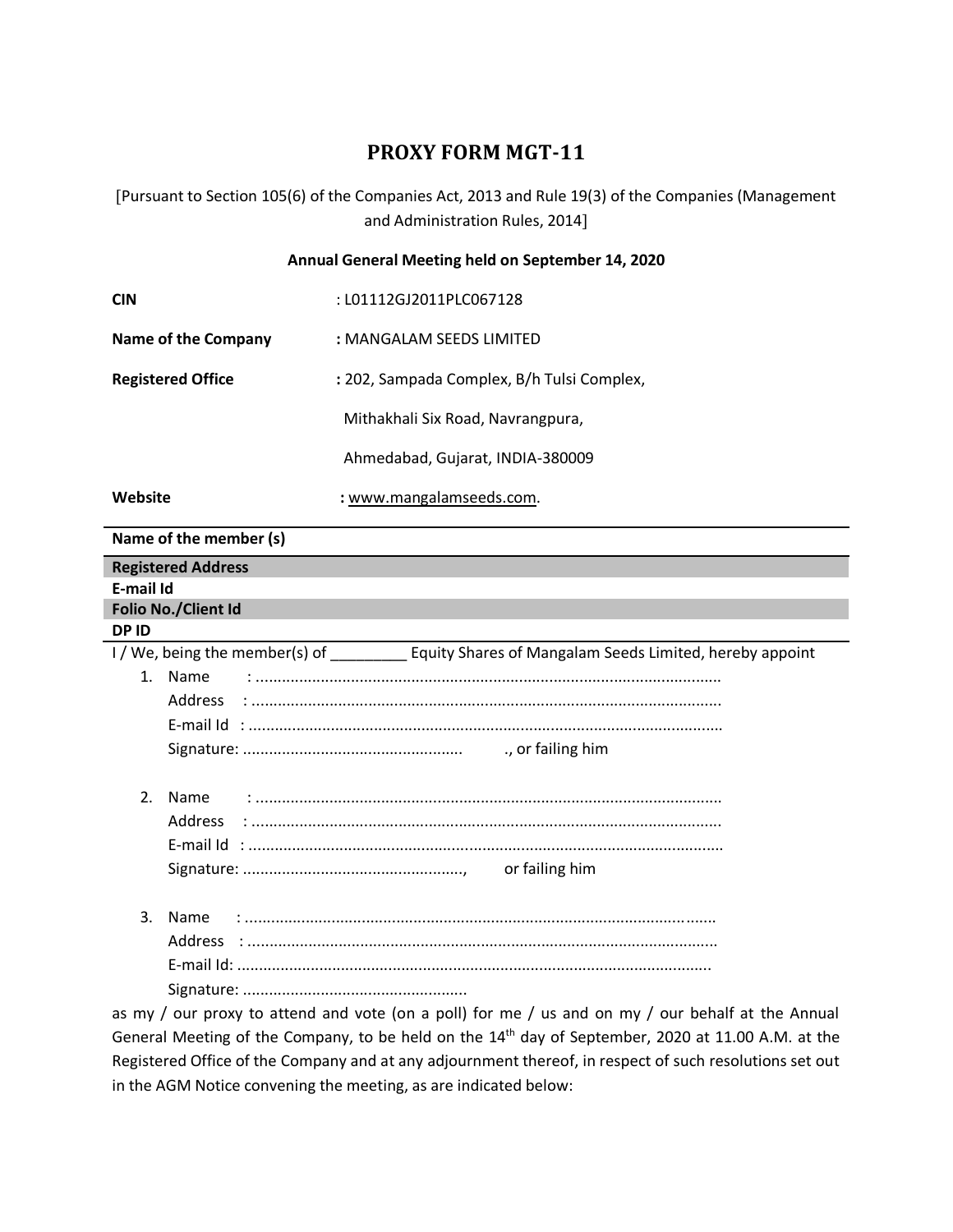#### **Resolution No.**

- 1. Adoption of Financial Statements
- 2. Appointment of Mr. Dhanajibhai Shivramdas Patel as director liable to retire by rotation
- 3. Appointment of Statutory Auditors
- 4. Appointment of Mrs. Kruti Jay Trivedi as Independent Director for the term of 5 years.
- 5. Approval of Related Party Transactions

Signed this ……. day of …..…………….… 2020

Signature of Shareholder

Signature of Proxy Holder(s)

Affix Re.1/- Revenue Stamp

**Note: The form of proxy in order to be effective should be duly completed and deposited at the Registered Office of the Company, not less than 48 hours before the Commencement of the meeting.**